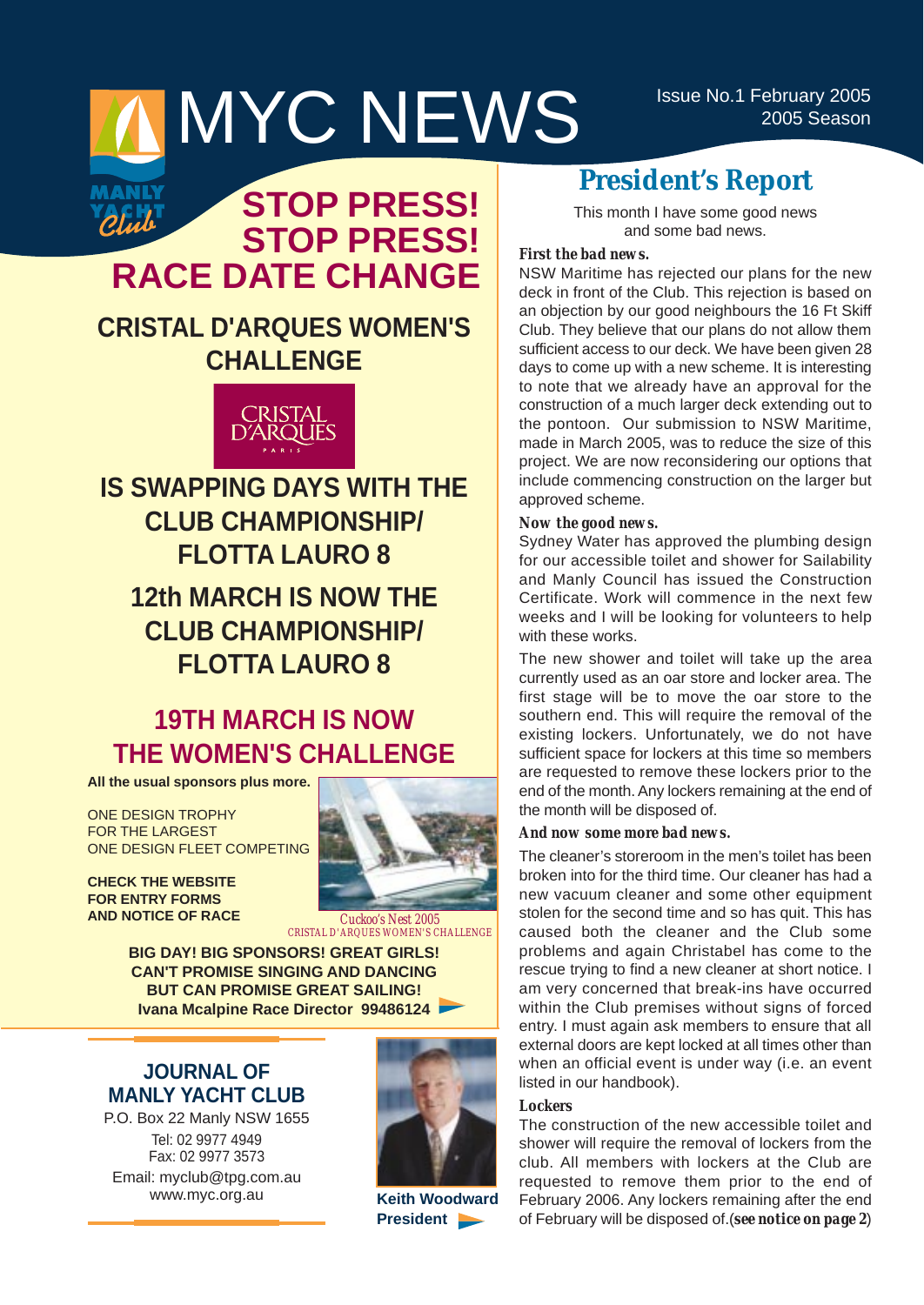

## Sailability.

December 17th. Race Day. 12 eager competitors arrived at the Yacht Club for the race, along with our usual enthusiastic crew, with the addition of Pam and Bruce Davis, Race officers for the day. Just before the race start, the wind dropped, making the job of setting the course extremely difficult. Finally, this was accomplished and the race commenced. The colourful sails of our beautiful Access Dinghies all bunched together are a gorgeous sight. Greg Mott, unfortunately touched the buoy so round they went again. It was an exciting race, with skillful sailing, with the last boat coming home less than 2 minutes after the first.

NORTH SYDNEY/MANLY

#### **Lionheart won, crewed by Vincent and Judy. Second was Jack Harkness, Wayne and Declan. Third, Greg Mott, Greg and Derek.**

Sailability has had lots of good sailing in January. We sailed on January 14th in beautiful weather, with a good crew, had some sailing instruction on January 18th as the weather was stormy, then sailed again on January 21st in perfect weather.

#### **National Access Dinghy Championships.26th to 29th January, 2006.**

It was with great anticipation that Deirdre, Bob and I arrived at Docklands, (Melbourne) Victoria Harbour on Thursday, 26th January, 2006. This is the brand new venue of Sailability Docklands, freshly painted, newly furnished, and with very adequate parking. The Australia Day sail past in front of thousands of people lining the foreshores was easy, and a good experience for us.

Friday, 27th January we returned to the venue early in the morning for a race briefing, and discovered that our race was scheduled for the afternoon. At this stage, weather conditions were perfect for the morning session, so we were spectator participants, and cheer squad for the morning races. Clouds started building up towards the end of that race, and by our race start time, there was a postponement due to the thunder and lightning, then later a cancellation of racing for the day. So that was a good day, lots of sharing of information, laughing, cheering, and making good friends.

Saturday, 28th January looked like a much better day. Temperatures were down, the rain looked as if it had stopped, and there was a light breeze. Our races were scheduled for the morning, so we went out on the water and waited for the race start. Because of the cancellation of Friday's races, the organisers had shortened the race time limits to fit in three morning and three afternoon races, and had also shortened the courses. Unfortunately, the wind dropped

*Continued on page 3*

#### **Attention: All members with boats or equipment stored at MYC.**

Activity is about to commence on the construction of a toilet and shower, for Sailability, in the area of the club currently used for the storage of oars. An alternative storage area, for oars, is to be located in the locker room. Could all members who use this facility please remove their gear from the lockers, as they are to be removed.

Further on the storage of boats and equipment at MYC. All articles should be stored in a club registered space, clearly identified with the owners name and contact number. Any unregistered or unidentifiable boat or piece of equipment will be removed and disposed of.

Thank you for your cooperation. If you have any queries contact:

**Colin Cameron, Club Captain**

Tel: 99491928 Mobile: 0412391035 Fax: 99499758

E-mail: ccds@bigpond.net.au

nother successful Cumberland Cup season concluded with the final race before Christmas. With a prize draw of a \$2,000 voucher on offer from Cumberland Charter Yachts, a large and mostly patient crowd gathered on deck to find out if they were the lucky ones. With thirty entrants for this year's series, a lot of club members were already planning their Whitsunday cruise for 2006. After much drum rolling and eager anticipation, the lucky winners drawn from the hat were Greg and Gabrielle James from Out There.

Volunteers for crew: line up behind me please....

Congratulations also go to Out There for winning the race series, with Windy Point and Pacific Breeze in second and third place.

Thank you to all who participated in the Cumberland Cup series and we look forward to seeing you all again next season.

**Hector Lambie** Race Director





*Hector, Greg and Gabrielle James from Out There*

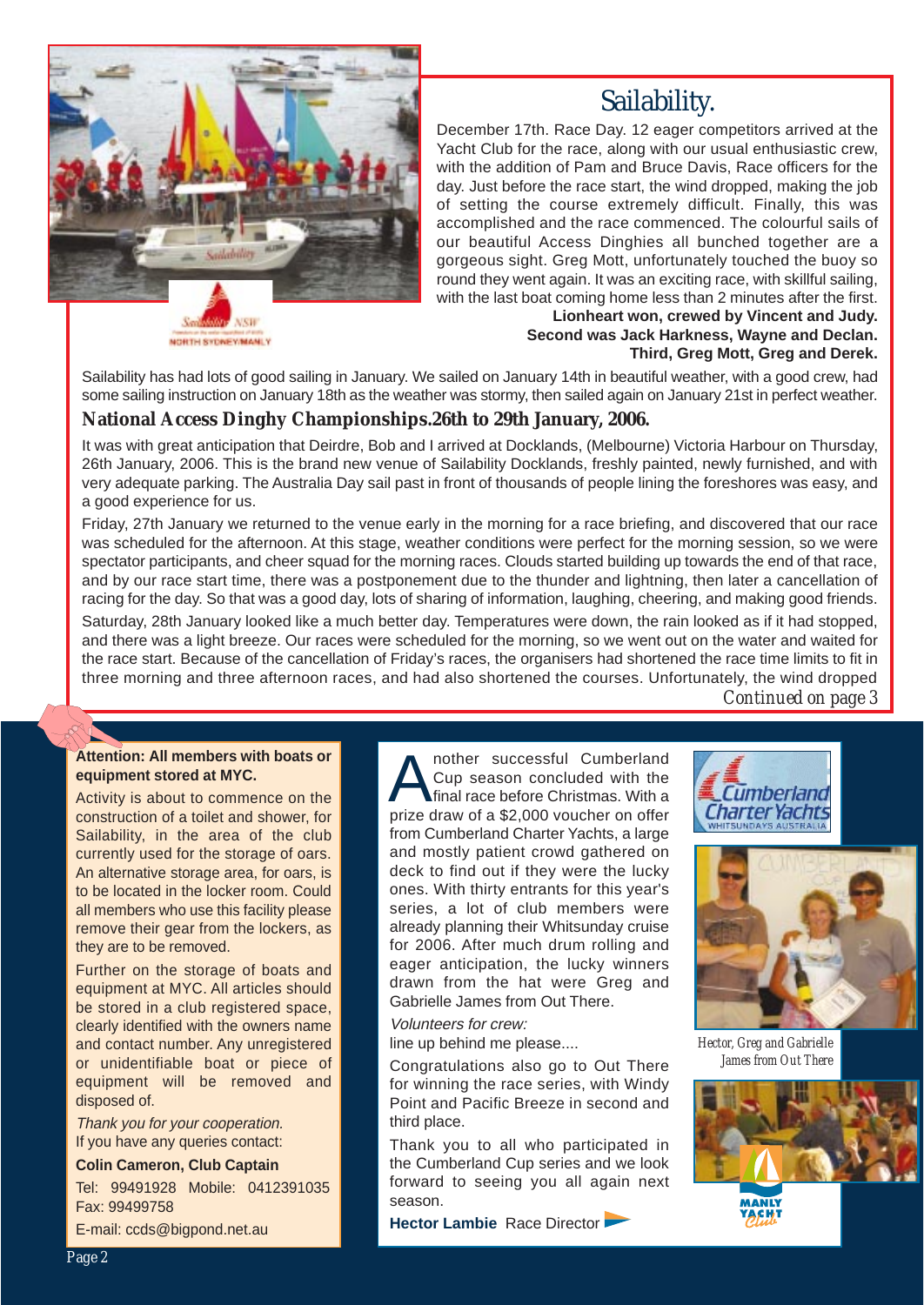#### *Continued from page 2*

completely before the race start, so that only the most competent sailors made it around the course in the allotted time. Deirdre and I had 3 'did not finish' results, the first two because we did not finish in time, and the last because a huge thunderstorm came in, and all of the boats had to leave the water in a hurry for safety considerations. We laughed ourselves silly, though, and enjoyed every moment of our time both on and off the water. All afternoon races were cancelled due to the weather conditions.

We went to Melbourne for the learning experience and fellowship that meets of this type produce, and scored very heavily in both of these areas. We are not going to miss the State Championships at Grahamstown Dam on March 27th, and would like a group of sailors from Manly to join us. If you would like to join us, please call Eli on 9976.2747 for more information.

#### **Wednesday, 1st February, w sailed with our friends from M.A.P.S.**

**Saturday, 4th Feb.** At least 60 people crowded the pontoon and the jetty for the official welcome of our new Charlie's Chariot, and the renaming of our existing Safety Craft. Backed by the beautiful sight of 8 fully rigged Access Dinghies, President Des Carmody and Special Guests David Barr, Barbara Aird, Jerry Rounds, Dimity Pinto and Brent Vanden Berg from Paul Newman's Own Foundation, Keith Woodward, Marjorie Janz, and other V.I.P's celebrated the launch of Charlie's Chariot. An impromptu dousing of champagne of our local member by a young Sailability sailor kept proceedings light. The other Safety Boat was renamed



*Keith Woodward, Brian Wilson and David Barr after his dousing of champagne* 

Eli D, in honour of one of our regular volunteers, and then the main business of the day commenced...sailing. All eight dinghies were kept busy, with lots of new and old sailors to be taken on the water. The Eli D was well used in her safety capacity when Judith's boat was swamped by a wave causing the electric motor to fail, so that she lost control of the boat. Charlie's Chariot was utilised as a tour boat for the day, constantly taking out as many guests as possible for a ride on Manly Cove. A very well-planned and well organised day, thanks to Bob Ronai, who has been kept busy in his capacity of Publicity and Promotions Officer for the last few weeks. **Eli**

*Anna Papageorge (standing) and Kerri Porter waiting for their turn to have a sail*



*Here's a gorgeous photo taken on Saturday 4th Feb of nearly 8 years old Jessika, her parents donated the car seat and Malcolm Murray made up brackets for it to sit in the dinghy so that she can see what's going on. Her Mum tells us that she absolutely loves going sailing.* 



*Eli with Martin Cromie having a great time*



**ATTENTION ALL TWILIGHT YACHTIES!!!!! GET YOUR SCRUBBING BRUSHES OUT.** 

**NOT FOR YOUR BOATS BOTTOM.. BUT..YOUR BODIES!! SO SCRUB UP READY FOR THE** 

**TWILIGHT COCKTAIL BALL!! ON: FRIDAY MARCH 17TH AT: MYC**

#### **DRESS CODE: MEN-BLACK TIE**,

(AT LEAST FROM THE THE WAIST UP, in case the tide comes in);

**WOMEN: ELEGANCY AS USU/** (no instructions required)

**STOMACH: Cocktail food provided**, (thanks to 'Cocktail Food Forte')

**DRINK:** interesting cocktail selection, along with beer, wine, spirits & water

**ACTION:** most moves on dance floor accepted, so long as it's vaguely related to the music playing at that time.

**COST: Not Much TIME: At Twilight.**

## **TEAMS CHALLENGE.**

**Sunday, 30th January** saw MYC host the MJ Teams Challenge an event that recognises MYC as the historical home of the MJ. 3 Boats from 4 Teams contested the event. Our team of The Swick Too (Angus & William), Two Fruits (Angus C & Hugh) and Blue Stripey (Jaz & Claire) were pitted against the cream of MJ sailing in Australia (National Champions and Top State boats). Teams raced each other, two teams per race in a short series that was sailed up near Fairlight. It was a new and worthwhile experience Congratulations to the team from Manly 16s who have their name added to the impressive trophy. Congratulations to our sailors and thank you for representing our club with commitment and sportsmanship.



**And, as Angus McKenzie-Wills stated after the presentation, "Well, that makes us the 4th best Team in Australia!"** *The Swick Too*

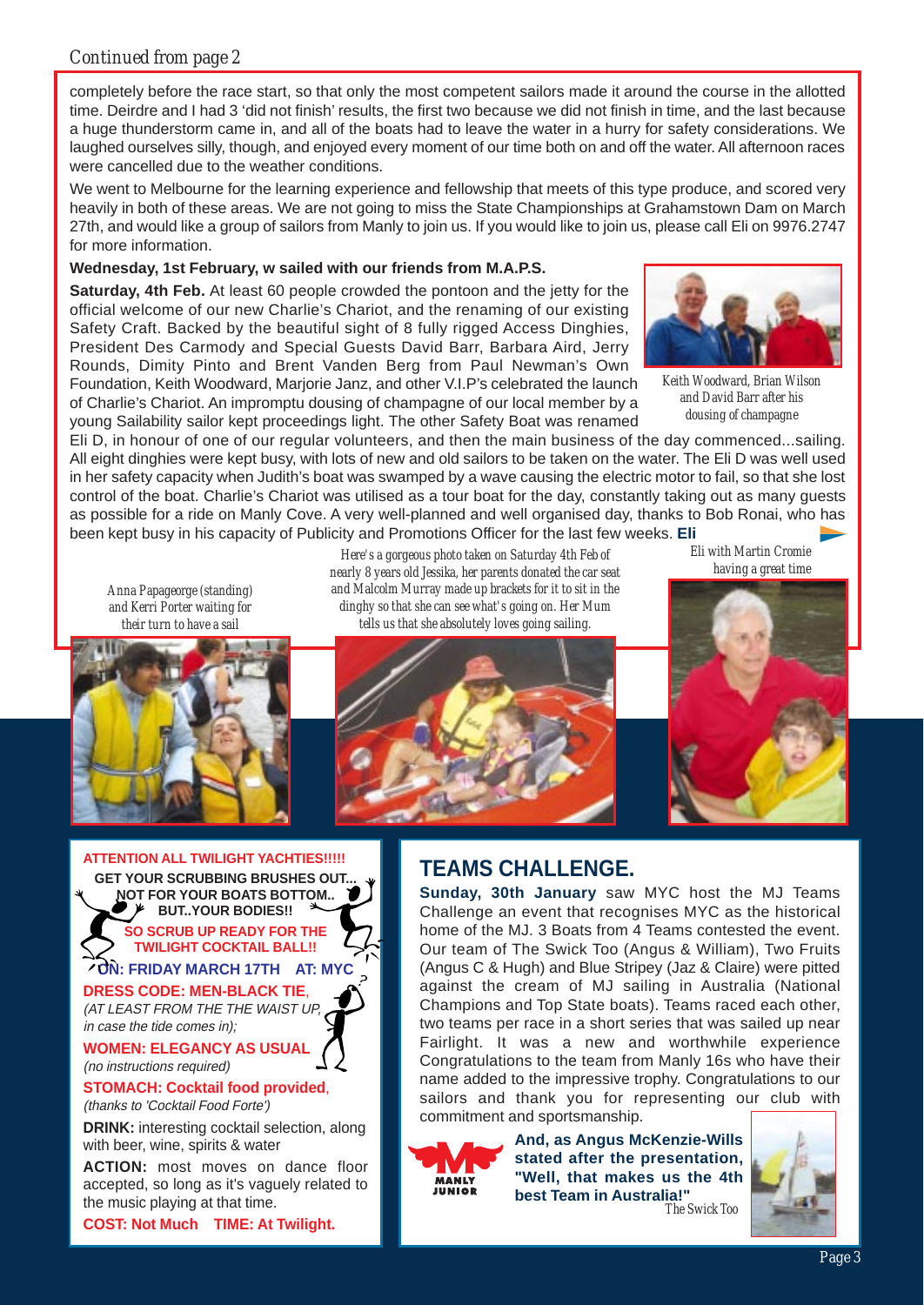

#### **Winners are grinners** *Our esteemed handicapper Graham Radford*

The festive season has given a few MYC members good cause to celebrate that little bit extra following some solid results in major offshore events. Greg Zyner and his crew on Morna produced an impressive performance in the Pittwater to Coffs Harbour race, their first long offshore event, with a PHS handicap win in division B. ''We parked off Seal Rocks with everyone else but were a little closer inshore and managed to pick up the breeze first,'' reported a very happy Greg. Nigel Holman's new Cuckoo's Nest finished second in IRC -A in the race and fourth overall IRC -A in the Pittwater-Coffs series. Peter Mosely and the lads on Local Hero finished a creditable ninth in IRC division C. Going the other direction to Hobart was Torpan International, owned by Gill Whitton, which finished eighth overall in PHS, and your correspondent, who had a particularly forgettable race on the MHYC yacht Impeccable after sailing the last third of the race with no power and therefore no instruments - all after hitting a sunfish. One club stalwart who deserves a special mention is our esteemed handicapper Graham Radford, who moonlights as a world famous yacht designer. Several of Graham's designs cleaned up over Christmas, with the famous Helsal II (which Graham had a hand in when he was a partner with Joe Adams) taking line honours in the Melbourne-Hobart race. Fourth over the line in that race was Tevake II, a Radford 13.7 design. Graham's drawing board also produced the first placegetter in the PHS division of the Sydney-Hobart race in Pekljus, a Radford IOOD 50. He also scored a first in PHS Div A in the Pittwater-Coffs with Slingshot , formerly Flashdancer, an Adams-Radford 16.4m. All in all, a pretty good performance by all - and especially Graham. **Jim Nixon**

## **Centreboards**

## *MJ's Love their Holidays!*

Not much action for MJ sailors over Christmas although there was some behind the scenes repair work going on after a pretty torrid 2005. 2 boats snuck in a quick refresher sail just before Australia Day with Alice and Natalie in Broadreach doing some spinnaker work and Alyce and Sally putting into practice all they had learned in their Intro to Sailing course with Jules. It was a perfect day with a steady Nor'Easter making it an easy run to Reef beach for a quick swim and then back to the club with a couple of well rehearsed tacks.

**Australia Day** saw a 'huge' fleet: 4 MJs: Broadreach (Alice & Nat), The Swick Too (Angus MckW and William), Blue Stripey (Jaz and Hug), and Two Fruits (new members Sally and Alyce – their 1st race ever!). Plus7 C/boards - which is our biggest C/board fleet that I can remember - 11 boats on the start line was a fantastic sight! With an adjusted top mark for the MJs we saw some close racing around the marks. The wind was very light but perfect for the kids with all 3 'old hand' MJs getting spinnakers flying. Congratulation to all sailors on a great day. We enjoyed a sausage sizzle after with Presentations by Maz. Thanks to Steve G and Maz for their organisational efforts and to the Start boat and mark laying officials for their time and patience.

#### **Centreboards dominate Australia Day!**

Well not quite, but going on the increase in numbers from last year this could be the headline in 2007.

With 3 stalwarts of our centreboard fleet on holidays it was great to see 7 'wet-bummers' on the water. Three 'cadets', being: Nicole (and friend Sally) on the Golden Syrup (Taser), Fiona McDonald (and friend Georgia) on Kartofelpuffer (Laser) and Samantha Pack (and friend Sofia) on Ulti (F11), plus new members Veronique on Charlie's Angel (laser), Candace on Kookabuura (laser), Rod Wills on Sonic (laser) and Blue Robinson on Mickey Finn (Finn). Sailing was tricky in the light winds with Blue leading by fine example but all other placings were up for grabs. The 2 races saw a mix of boats in the minor placings. Thank you to all centreboard sailors for participating and making it an enjoyable and friendly day. Looking forward to seeing you on Sunday afternoons (check your handbook!).



*Ready...Set...Go...and back on the MYC deck*



Sad start to the Autumn series as everyone was obviously still away on holiday enjoying themselves, so Louise and I were left looking very rejected on the end of the pontoon. Hopefully we will have other friends to play with once the school hols are over. Spring Series results are in and Iain Cameron is starring again. Hoping the Finn sailors will get on the race circuit soon and give him a run for his money as well as the owners of the new lasers that have recently appeared in the racks. **Watch out for the red sailing surfboard, with the mother and daughter team onboard ! Happy racing: Jules**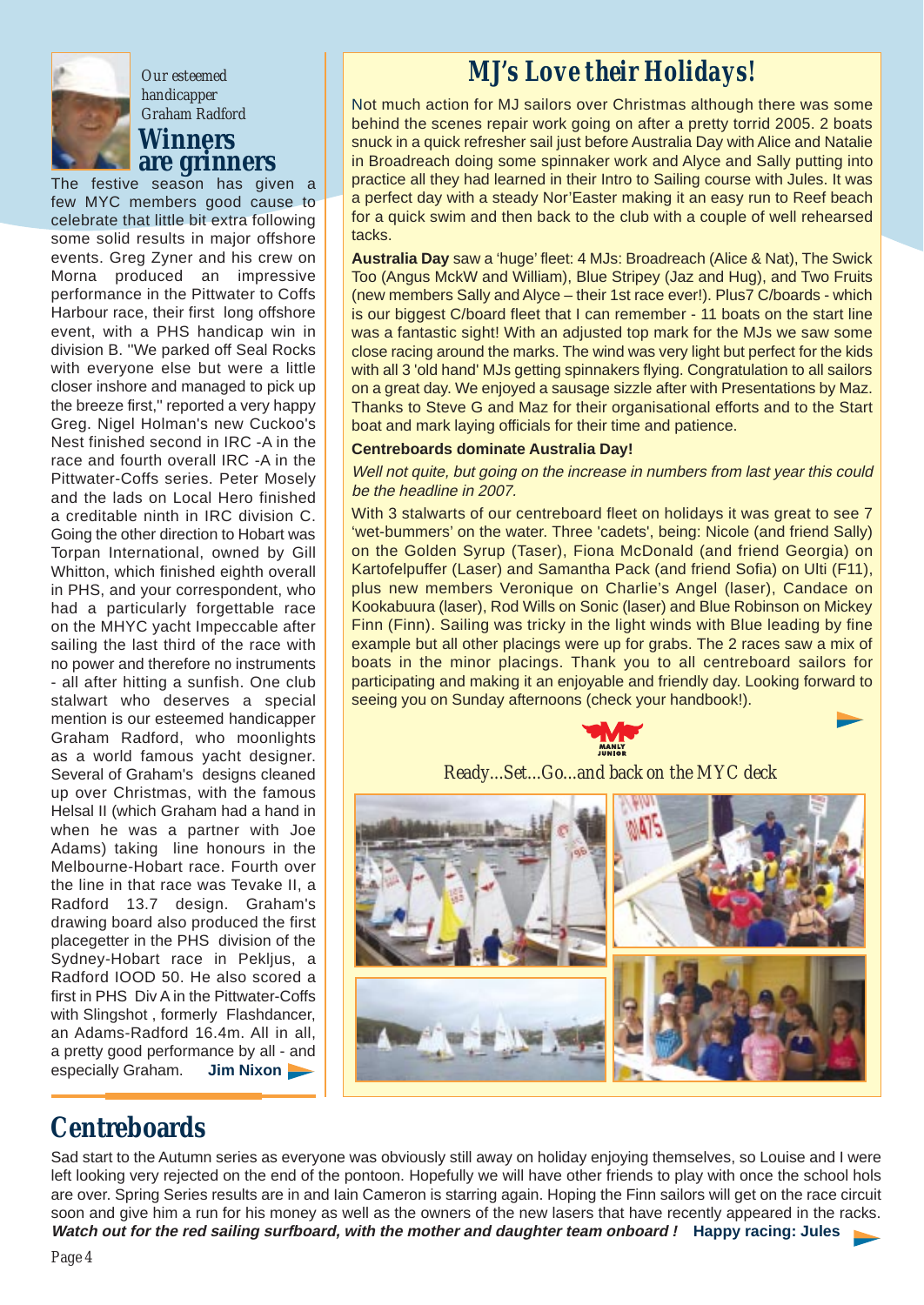

*Ryan Wines Tastings Room an original settlers cottage on Broke Estate Vineyard*

retail order form

retail order form

| WINES FROM THE RYAN FAMILY'S |
|------------------------------|

WWW.ETAJEWINES.COM.AU

|                 | Payment Method □ Visa □ Mastercard □ Amex<br>Other                                                                        |
|-----------------|---------------------------------------------------------------------------------------------------------------------------|
| Card Number:    |                                                                                                                           |
|                 | Name on Card: $\,\ldots\ldots\ldots\ldots\ldots\ldots\ldots\ldots$ . Expiry Date: $\,\lfloor\,\ldots\, \rfloor\,\ldots\,$ |
| Fax orders to:  | Email orders to: tinaryan@ryanwines.com.au<br>612 65745199 Phone: 612 65745188                                            |
| Post orders to: | Ryan Family Wines Broke Estate Vineyard<br>MANLY                                                                          |

Name: . . . . . . . . . . . . . . . . . . . . . . . . . . . . . . . . . . . . . . . . . . . . . . . . . . . . . . .

| <b>WINE</b>                                   | <b>DESCRIPTION</b>                                                                       | <b>RRP</b> | <b>CASE</b><br><b>PRICE</b>      | <b>QTY</b> | <b>TOTAL</b> |
|-----------------------------------------------|------------------------------------------------------------------------------------------|------------|----------------------------------|------------|--------------|
| Ryan 2001 Free Run Chardonnay                 | An easy drinking style, fresh and<br>fruity with melon and citrus flavours               | \$15       | \$144<br>@\$12 bottle            |            |              |
| Ryan 2001 Single Vineyard<br>Cabernet         | A smooth red. Ripe plum and<br>herbaceous characters                                     | \$17       | \$156<br>$@$ \$13 bottle         |            |              |
| Broke Estate 2001 Semillon                    | A lean drinkable style, citrus<br>and honey with a hint of body                          | \$22       | \$120 / 6 box<br>$@$ \$20 bottle |            |              |
| Broke Estate 2000 Chardonnay                  | A big buttery style with Luscious<br>and toasted oak flavours                            | \$28       | \$150 / 6 box<br>$@$ \$25 bottle |            |              |
| Broke Estate 2003 Cabernet                    | A benchmark Hunter Cabernet<br>Ripe cherry, cigar box and vanilla                        | \$32.50    | \$180/6 box<br>$@$ \$30 bottle   |            |              |
| <b>Broke Estate 2000</b><br>Lacrima Angelorum | A luscious sticky. Flavours of<br>poached peach and honey nectar<br>with a crisp finish. | \$28       | $$150/6$ box<br>$@$ \$25 bottle  |            |              |
|                                               |                                                                                          |            | <b>TOTAL</b>                     |            | \$           |

Broke Rd Broke NSW 2330



**TWILIGHT RACES - ONLY 4 RACES TO GO... Rain, Hail or Shine... Be on the MYC deck to collect your Ryan Wine prize and enjoy your meal with a glass or two of Ryan Wines with your skipper and the rest of the MYC fleet**



*Page 5*